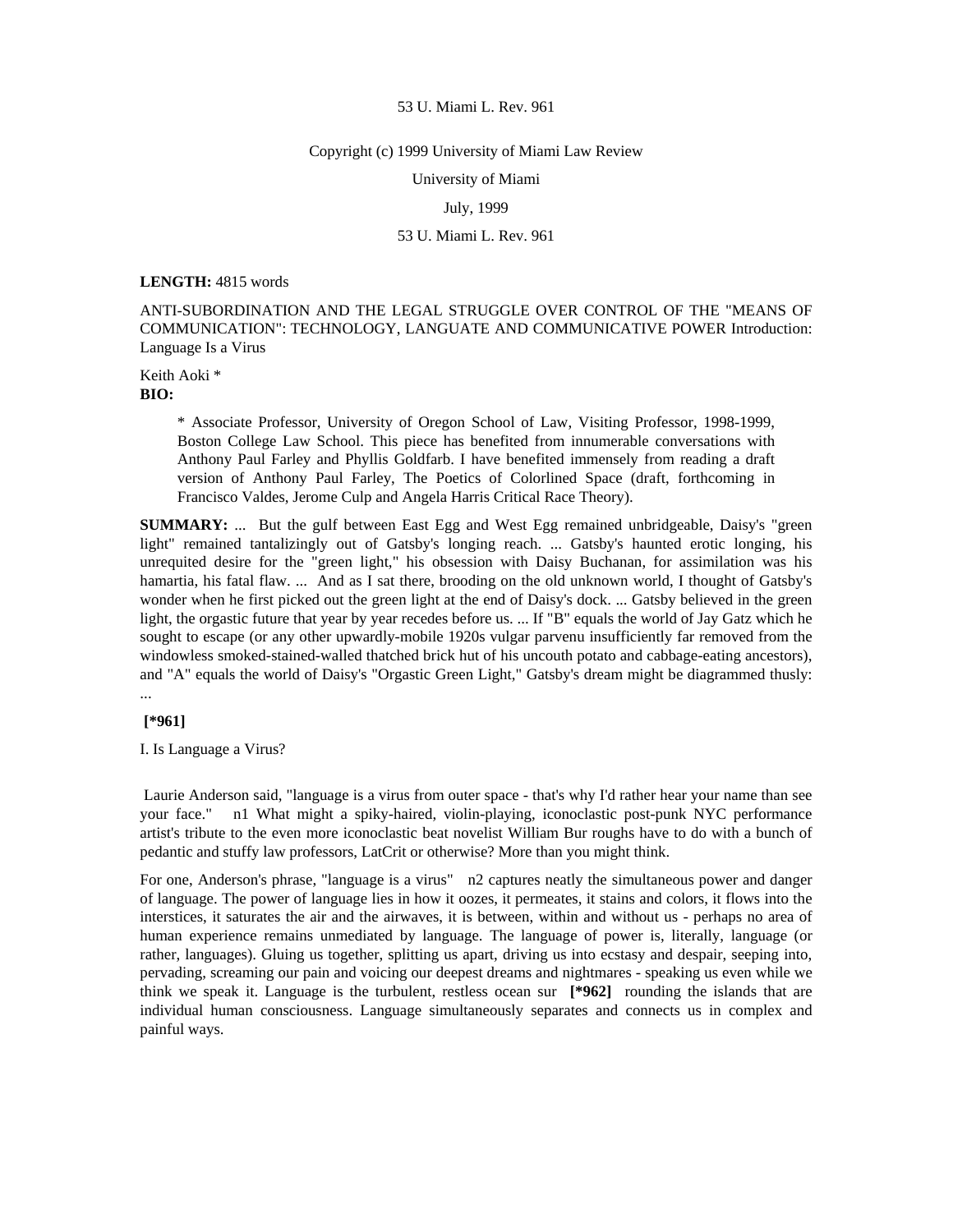Language's mercurial and terrible power make it a threat. In order to replicate, viruses attach themselves to living DNA. Viruses are a pro gram, activating themselves even as the host organism's DNA loses the ability to tell what is "self" and what is "other." Like a virus, language is a nonliving pattern of information, a configuration of meaning that attaches itself to consciousness, a program waiting to be executed, changing both the consciousness it infects and morphing its very own structure as it replicates itself. There is no defense against the virus of language except perhaps death. Predating us, the virus of language will be infecting other consciousnesses long after we are dust. Language is a menace - it is a void that when you look into it, it looks back into you, it changes you, changes your world - it is the unliving worm that flies. Language is a virus.

The authors of the following cluster of pieces tease out the politics and poetics of struggles over language. What is the nature of the terrible connection between knowledge and power in a society simultaneously subject to centrifugal and centripetal political, cultural and economic forces played out on the fraught landscape of gender racial and class politics?

These authors share certain critical attitudes about who is the "sub ject" threatened by the power of language-viruses and who is the "object" of fear, possessed by and possessing contagious languageviruses. What is to be the normative baseline? What conceptual spaces do such a legal "subjects" and "objects" occupy? Who is the 'American "I"' that desperately fears collapse into a terrifying babble of languages and discourses that turn the familiar strange and the strange familiar? Who or what is the linguistic equivalent of Atlanta's famed Center for Disease Control? Who are the language-cop versions of Scully and Muldaur chasing down the "X-Files"-like menace of instant language- viruses to the American body politic?

Before introducing the pieces in this cluster, I ask you to briefly contemplate F. Scott Fitzgerald's character Jay Gatsby, who unsuccess fully tried bridging the vast epistemological and ontological gulf between him self and the language(s) of power.

II. Jay Gatz as an "Alien" from an "Other World"?

 Bypassing the convoluted history of the rise of "Official English" and "English Only" movements that have been increasingly chronicled **[\*963]** and critiqued by eloquent and studious voices, n3 I suggest there is some thing to be gained by momentarily contemplating Jay Gatsby, the doomed protagonist of F. Scott Fitzgerald's jazz-age novel, "The Great Gatsby," n4 an elegant cultural artifact of the most enduring kind (poign ant and complex), from one of the decades when American nativism n5 reached a fevered peak.

Jay Gatz, a poor Midwestern white kid from America's "third coast" (presumably somewhere on the shores of Lake Michigan or Supe rior in Michigan, Wisconsin or Minnesota) had striven mightily to trans form himself into an "American." Climbing the ever-precipitous social ladder, Gatz changed his name to the elegantly anglicized "Gatsby" (the son of Gatz?). He ably gathered the markers and accoutrements of wealth and power - a spacious tony mansion on East Egg on Long Island's North Shore, staging glittering all-night parties in a grand diaphanous-tented pavilion on his blue lawn, fragrant in the warm Long Island summer evening, impeccably tailored seersucker suits, straw boaters and tasseled two-toned shiny leather wingtips, a Stutz-Bearcat with a rumble seat ("those were different times, when the ladies studied their rules of verse, and the poets they just rolled their eyes"). n6 But the gulf between East Egg and West Egg remained unbridgeable, Daisy's "green light" remained tantalizingly out of Gatsby's longing reach. Gatz, or rather Gatsby, ultimately was not able to grab that final brass ring symbolizing his arrival arrived as an "American." Gatsby's haunted erotic longing, his unrequited desire for the "green light," his obsession with Daisy Buchanan, n7 for assimilation was his hamartia, his **[\*964]** fatal flaw. Unfortunately, Gatsby "sprang from his Platonic conception of himself" and not from wealthy progenitors of the proper lineage, "who are different than you or I" thus, ultimately, his self-perfection was irrelevant. n8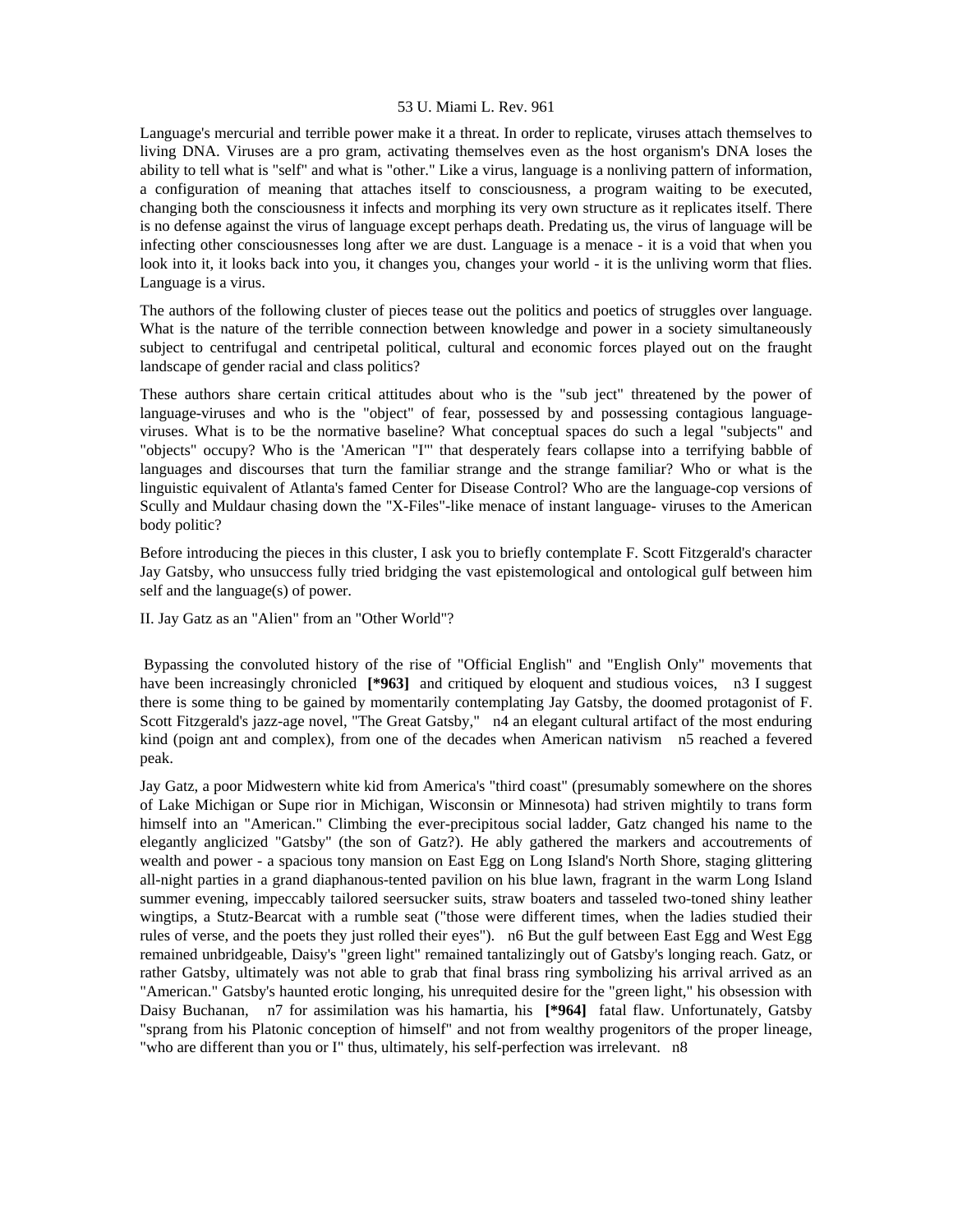And so Gatsby ended up as a deathly pale, soggy, bullet-riddled corpse floating face down in an elegantlytiled swimming pool, his blood staining the turquoise waters in dilute crimson streams, like a 1920s foreshadowing of William Holden at the beginning of the dark 1950s Billy Wilder film "Sunset Boulevard" - a potent fictional warn ing of the futility of transgressing or challenging the impermeable class- ethnic boundaries of the day. If the class-ethnic boundaries were so hardened, even for the son of a white northern European immigrant, it is difficult to even begin imagining the impenetrable nature of the color lined race boundaries of the day. While Gatsby certainly learned how to talk the talk and walk the walk, he still ended up as just another failed American dreamer. The novel's narrator, after learning of Gatsby's dis tant and humble midwestern origins from Gatsby's father, Nick Car raway concludes:

 And as I sat there, brooding on the old unknown world, I thought of Gatsby's wonder when he first picked out the green light at the end of Daisy's dock. He had come a long way to this blue lawn and his dream must have seemed so close that he could hardly fail to grasp it. He did not know that it was already behind him, somewhere back in that vast obscurity beyond the city, where the dark fields of the republic rolled on into the night.

Gatsby believed in the green light, the orgastic future that year by year recedes before us. It eluded us then, but that's no matter - tomorrow we will run faster, stretch out our arms farther... And one fine morning<3mdash>

So we beat on, boats against the current, borne back ceaselessly into the past. n9

 Gatsby's dream of assimilation was an intoxicating dream of upward mobility. His self-gentrification was underwritten by his skill at mastering the languages of another world. If only he could learn to use the right silverware, speak with the proper elocution, learn the correct etiquette, buy his timpeccably tailored shirts with french cuffs and his impossibly natty white linen ice cream suits from the proper tailor, master the right dance steps and the infinite and subtle body languages of clothing and carriage of this "other world" - he could pass -- he could enter that evanescent, shimmering dream world inhabited by **[\*965]** Daisy and Tom Buchanan, he could reach out and grasp the "green light" across the hypnotically lapping Long Island waters in that beck oning, warm, dark, narcotic 1920s American night. It was a great fan tasy while it lasted. But it didn't last. If even Jay Gatsby couldn't assimilate, if even he couldn't manage a satisfactory "mind-meld" with that "other world" of the orgastic green light, if even he ran aground on the dragon teeth shoals of the American dream, then what hope would a non-white, non-English speaking, non-Christian immigrant of the time have for an epiphanic apotheosis into "American" (of course, "Ameri can" with a capital "A") life?

If "B" equals the world of Jay Gatz which he sought to escape (or any other upwardly-mobile 1920s vulgar parvenu insufficiently far removed from the windowless smoked-stained-walled thatched brick hut of his uncouth potato and cabbage-eating ancestors), and "A" equals the world of Daisy's "Orgastic Green Light," Gatsby's dream might be diagrammed thusly:

#### $A + B = A$ .

The challenge immigrants have consistently posed to the United States throughout its history in complex but meaningful ways has been to realize the possibility of the following equation:

 $A + B = C$ , a new amalgam, or something other than A.

The connection between language as a virus, Jay Gatsby's haunted longing quest for the orgastic "green light" and the authors in the follow ing section is that each in their own way, ask when are we, as a society, going to be able to (1) acknowledge that the second formulation is a largely credible (albeit skeletally minimal) account of what has been going on in the US for at least the past 200 years; and (2) that process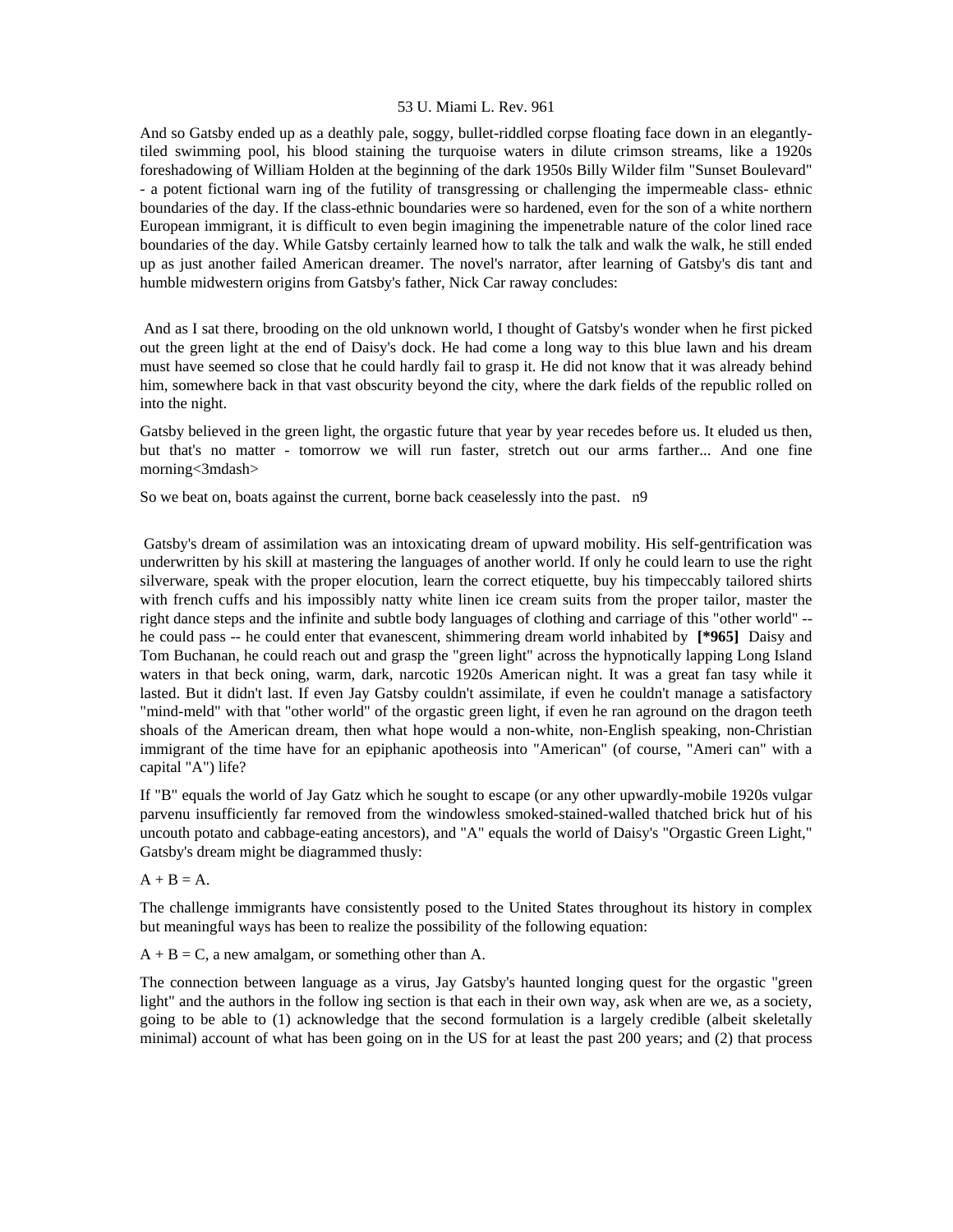has been regularly disguised and distorted by racism, sexism, nativism and homophobia promulgating the first equation as a normative excel sior to which all should aspire, while all it ever was a pure fantasy. All languages are viruses - there is no original non-foreign host (and never was) - all languages are viruses from outer space, from other worlds.

## III. Speaking in Tongues from Other Worlds?

 The following writers are all 'speaking in tongues' from other worlds - discourses within discourses. When Lisa Iglesias asked me to moderate this panel, she asked me if I had any ideas for a title. I initially responded with a suggestion that she work in something about the "Means of (Re)Production" as a smartypants ironic pomo reference to Marx's focus on analyzing control of the means of production. In a national and global economy that has increasingly moved towards broader media reach, the question of who controls rights to legally **[\*966]** reproduce and disseminate information, images and ideas is increasing important. n10 Probably feeling ennui with pointy-headed, fancy-French- philosopher-citing, ironic, overclever, self-referential neo-Marxist lefty posturing, Lisa wisely chose to go with a title focusing on control of the means of COMMUNICATIONS. By focusing on communicative means, the following authors look substantively and creatively at both the form and substance of the emerging political economies of legal (and other) meaning.

Professors William Bratton and Drucilla Cornell each speak within internal legal discourses, simultaneously inhabiting the terms of their respective discourses and pushing at the boundaries, enlarging the espis temic spaces of both traditional law and economics scholarship and moral philosophy. Seeking to discover the blind spots of each discourse by asking what does an interrogation of the treatment of language regu lation tell us? n11 Importantly, Professor Bratton warns us that failure to learn a "language" - here, the "language" of law and economics, for better or worse, the lingua franca of vast stretches of legal academia - can and will be used against you. In the Middle Ages, even the atheist needed to know how to speak the language of faith. In a secular age such as ours, even the deeply devout must speak the language of the secular. In the hot-house micro world of late 1990s legal academia, even one who may be deeply skeptical of some assumptions made by practitioners of law  $\&$  economics should be able to manipulate them, if only for the purposes of self-defense.

However, as with all languages, the language of law & economics proves to be surprisingly indeterminate in terms of the political and ide ological freight it is asked to carry. Professor Bratton shows how the discourse of economics has everything to do with the economics of dis course - showing how the economics of language difference in the real world are "more complicated and friendly to regulation than your law and economics colleagues want you to know." n12 Language from another world, language inverted and subverted. Professor Bratton argues that English Only laws have an inefficient "seamy public choice underside" as Anglo-special interest group legislation, which, when one considers racial discrimination as type of market failure fueled by information asymmetries in which race/ethnicity/language become imperfect infor mation proxies and are anything but efficient models to emulate/promul **[\*967]** gate. n13 Elementary public choice theory tells us that democracy fails when a powerful, well-organized group is able to exclusively appropri ate the gains from a policy change such as proposed English-Only legis lation at the expense of a relatively larger, but much more dispersed and less organized group whose individual losses may seem low-level, but which in the aggregate may be extremely significant socially and eco nomically. Talking the talk, but walking a different walk?

Shifting from the language of self-interested, rational, autonomous, utility-maximizing monads to the language/discourse of deontological moral and political philosophy, Professor Drucilla Cornell confronts and critiques "the norm of assimilation as the basis of citizenship through English only statutes [that] treat[ ] Latinas and Latinos as less than free and equal persons, equally worthy and capable of evaluating their own basic identifications, including their language." n14 Professors Bratton and Cornell masterfully shift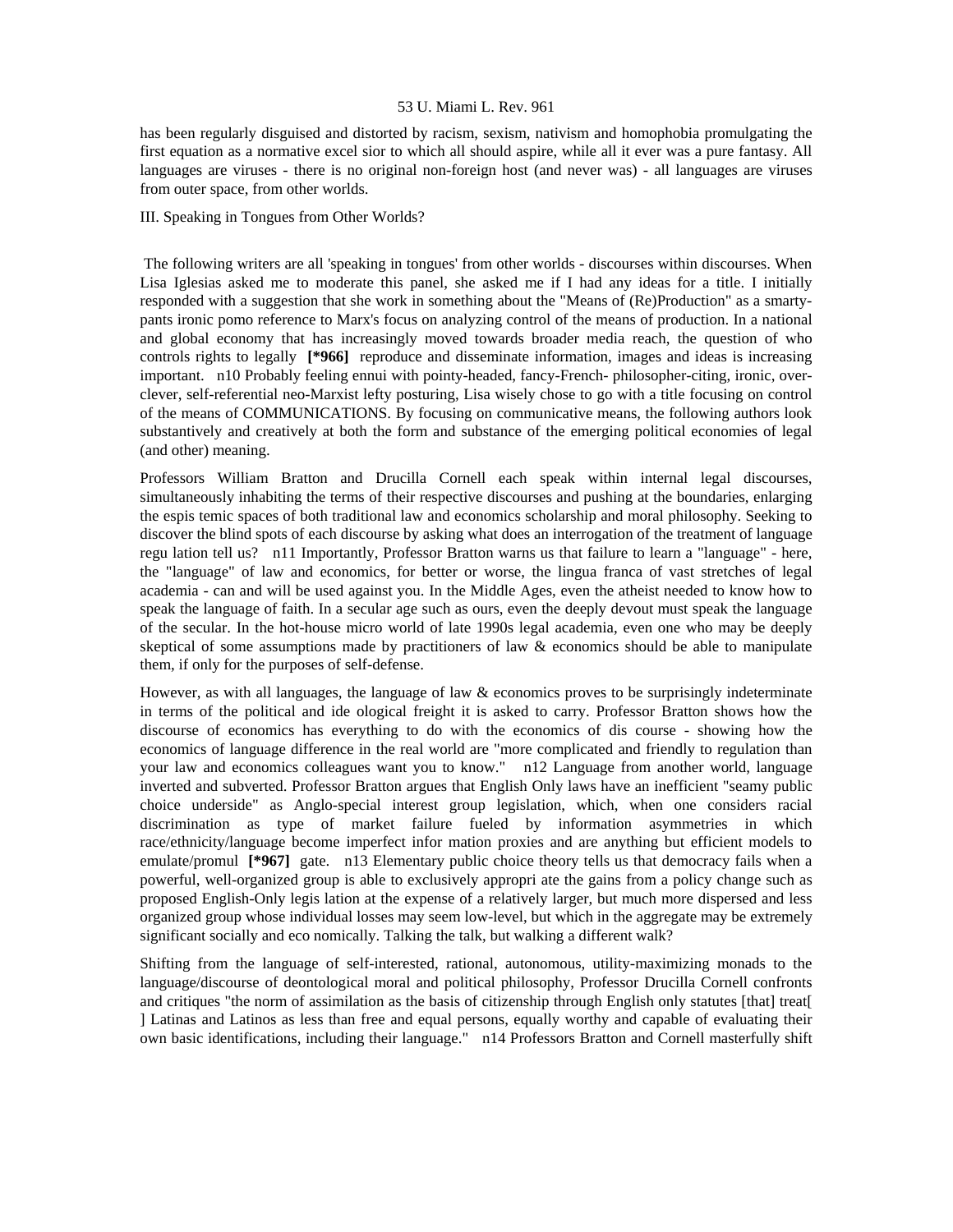between various discourses and languages to show us how language(s) are constitutive of both our public and pri vate selves - rational market actors and individual moral selves. They set a challenge for LatCrit to be as multilingual and ecumenical in the types of discourses and analytical tools it deploys as it is asking Anglo society to be of those who speak languages from other life-worlds.

Professor Catharine Wells reflects on ways that languages, or more precisely, discourses, operate to confine as much as they free us to com municate. While Professor Wells entitles her piece, "Speaking in Tongues," n15 it may have been entitled, "Thinking in Tongues." As a monolingual English speaker who drones on in the flat tones of the upper American Midwest ("ruff" instead of "roof"), I can only imagine what it might be like to speak in English but experience in Spanish. As a Sansei (third-generation Japanese American), I am regretful that, according to my mother, I was conversant in both Japanese and English until I entered kindergarten in the hyper-assimilationist world of the early 1960s American Midwest, after which I completely lost all Japa nese speaking ability. If multilingual language ability is like an addi tional mental "limb," allowing one to grasp ideas and emotions in different ways, I am left with the distressing experience of an amputated "phantom (linguistic) limb."

Professor Wells also comments on the multiple "scholarly dialects" that we all negotiate in our professional lives, reflecting on "how we both lose and gain when we choose to speak within the confines of an **[\*968]**  academic discourse." n16 She usefully assesses the contributions as well as potential weaknesses in the discourses that Professors Bratton and Cornell urge us to be able to use, imploring us to retain a focus on "the gift of otherness, the opportunities of multi-lingualism," n17 - language may be a virus from other worlds, but it may be beneficent, rather than destructive.

Also commenting on Professors Bratton and Cornell, Professor Madeline Plascencia asks us to consider the crucial question of agency - how truly voluntary or involuntary are the "choices" that we make that in aggregate over time construct our identity? n18 Professor Placensia makes the point that with regard to language(s), our traditional legal structure for evaluating and categorizing "volition" and agency may hopelessly fail us. Are languages chosen anymore than race, religion, class, ethnicity, or even gender? Perhaps the virus that is language speaks us, speaks through us, even while we entertain the notion that our existentially privileged selves are speaking transparently through language?

Professor Yvonne Tamayo writes eloquently about silence and silencing. n19 Sometimes, as Mr. Rogers says, "It's good to be quiet," but enforced silence can be oppressive and deadly. Elsewhere, Professor Margaret Chon has written of the importance of being sensitive to and aware of silence in narratives - what is left unsaid, who is absent. n20 Silence, the gap in signs that punctuate and give animating rhythm and tempo to our words and thoughts are what impart meaning. Every standup comedian or jazz musician knows that timing is everything - timing includes knowing when not to speak, what not to say, what to imply. Rather than being a void, a negation, empty, hollow - silence is capable of being invested and pregnant with gravity and import. However, silence can also carry terrible and painful freight, as Professor Tamayo points out as she unpacks the "oppressive effects of law and culture experienced by various groups" that are "silenced." n21 Professor Tamayo describes how easy the slide from metaphorical into actual policed silence may occur as our legal system imposes "real silence upon non-English-speaking people." She considers the view that lan **[\*969]** guage is a threatening virus to an English-speaking America, suggesting that "speech in a language other than English may be most highly sus pect when the communication appears to fortify human bonds, enhance intimacies, or serve as an exchange of useful information between speaker and listener." However, such a view of language as a dangerous virus cannot long be credibly sustained in a world in which "greater mobility demands not only that many different languages and cultures co-exist, but that different experiences and practices reinforce one another toward an America that thrives on ethnic, cultural and linguistic diversity." n22 Rather than an impediment, Professor Tamayo suggests that understanding the necessity of language as a virus from other worlds may be a vital and necessary precondition to living, thriving and surviving in the global condition of postmodernity we find ourselves in.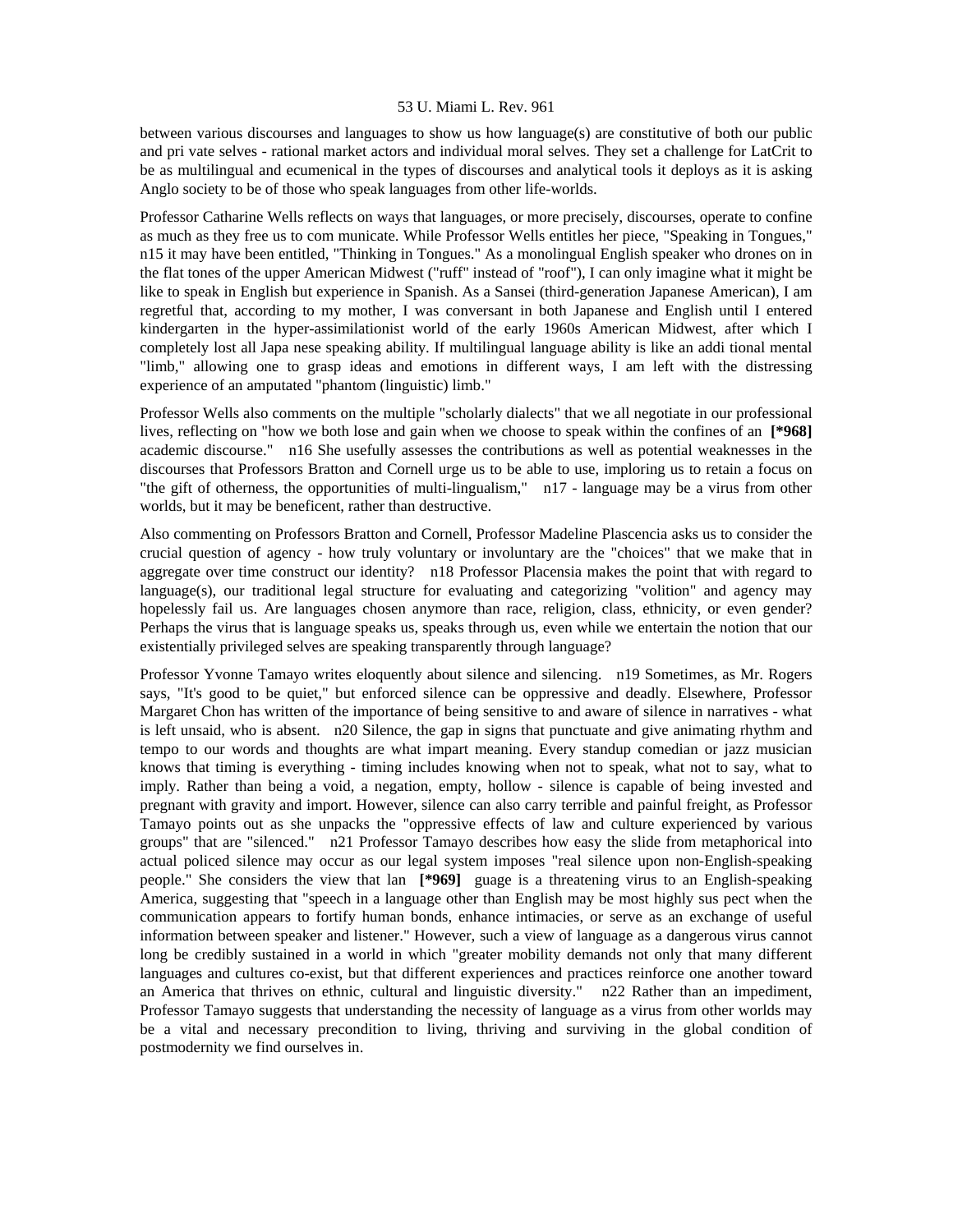The next two writers, Professor Sharon Hom and Professor-in-wait ing John Hayakawa Torok pass back and forth through the extremely permeable conceptual boundary between LatCrit and Asian Pacific American Legal Scholarship (APACrit). LatCrit and APACrit at first blush share many ideas. LatCrit and APACrit both question the coher ence and salience of national boundaries, concepts of "foreign-ness," conflations of race and nation, a critique of the Black-White paradigm, questions about the salience and limits of panethnicity and what it means to occupy the racial "middle" in a sharply racially hierarchical society such as the contemporary United States. Both LatCrit and APACrit also share a concern with the complex identities engendered in individuals and groups who have historical, political and intellectual links with peo ple and cultures existing dynamically both within the and without the United States. Many LatCrit and APACrit scholars have been among the most articulate critics of a steamroller hegemonic unilinear vision of globalization. Without positing an unproblematic, "why-can't-we-all- just-get-along" sanguine coalitionalism on the part of either LatCrit or APACrit, it is significant that LatCrit has reached out affirmatively and consistently to invite the comments and contributions of many APACrits n23 to be part of the project of developing the shape of LatCrit theory.

Professor Sharon Hom asks us to consider what kinds of weird, complex, funny, strange, multiple, multilingual, multilevel conversations may be occurring as we have breakfast in the ruins (of earlier political and economic orders) - how do our languages interact syntactically as **[\*970]** well as stylistically? What does rock n' roll (a mutant piece of Anglo- American-African cultural miscegenation feasting gleefully on the car cass of colonialism and slavery if ever there was one) have to do with Tiananmen Square? n24 What happens when you let loose the unabashedly anarchistic, materialistic, hedonic, libidinal (and fiendishly capitalist commodity fetished) impulse of western culture in general and western rock n' roll in particular in the PRC? A+ B definitely doesn't equal A, but it is unclear what valance the new equation may have. In fact, it may remain unclear for a long, long time (and, perhaps, a good thing it may be too), exactly what the effects of exponentially increasing quantities of people, culture, money and media sloshing around ever faster in the global media infrastructure may have. While Stuart Hall has said that postmodernism is the way the world dreams itself to be American - one perhaps needs to consider that when the U.S. looks (or rather broadcasts) into the "void," the "void" looks (and broadcasts) back into the U.S. - it is far from clear that U.S. "kulchur" is a one-way street (although there may be troublingly univocal aspects to it). If globalization is a trend that has been going on for at least the past 400 years since the age of conquest and colonialization, one wonders what happens when the global "washing machine" we seem to be sloshing around in hits the "spin" style. The "King" is dead; long live the "King(s) [or Queens]" as we slouch toward Shanghai (or Chiapas or Lagos or Luna City), stealing furtive but hopeful glances at the twenty- first century - what mutant dawn will the Eastertide bring?) One may only guess that it may be of a shape that we have not seen before.

In his essay, "Finding the Me in LatCrit Theory: Some Thoughts on Language Acquisition and Loss," n25 Professor-in-Waiting and marathon- runner John Hayakawa Torok importantly notes that "the roots of both Latina/o and Asian American marginalization are in the earlier loss of the 'language' of settler-over-native racialization when white over Black became the mother tongue of American racial discourse." Linking the Indio experience with the Latina/o, Asian American, white and Black experiences in North America is a very important move from identity politics to a politics of anti-subordination. Torok urges "workers against all forms of subordination ... [to] speak of and learn about and work against subordination ... [to] learn, work and speak in many tongues."

 **[\*971]** 

IV.  $A + B = C[su'2']!$ 

 To the extent that all languages are a virus from outer space, or at least other life-worlds that may seem as far away at times as outer space, we should also consider the strong possibility that, to paraphrase the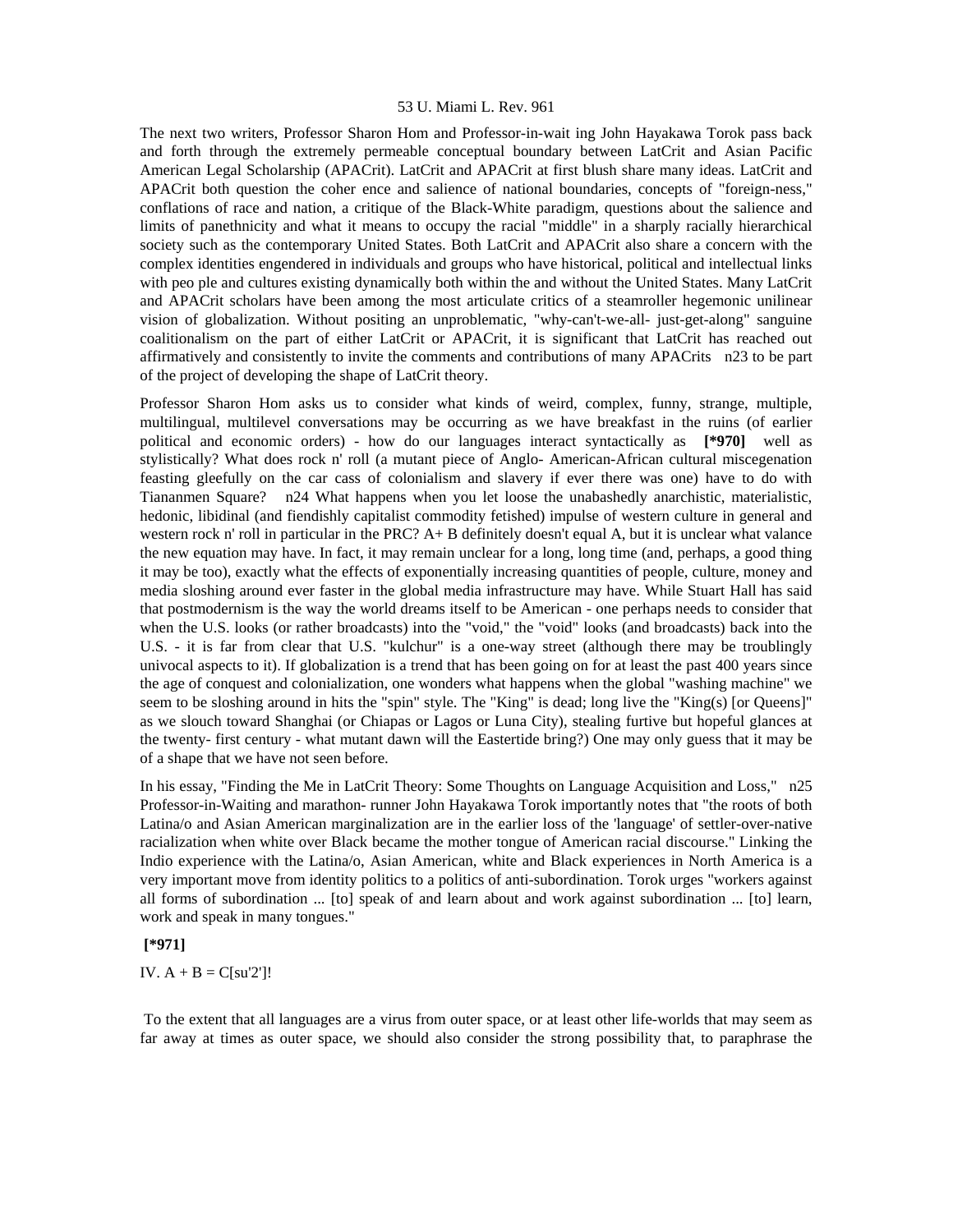cartoonist Walt Kelly, as we meet the "aliens;" the "foreigners;" the "invaders;" all those who are "others," we may find that they are "us." By forsaking indefensible and unstable ethnocentric monolingual visions of the future, we can begin working towards creating a world where symbiotic semiotic multilingulalism  $(A +$  $B = C[su'2']$  may thrive. Long Live LatCrit!

## **FOOTNOTE-1:**

n1. Laurie Anderson, "Language is a Virus (for William S. Burroughs)," United States, I-IV (1991); Language is a Virus, Home of the Brave (1986).

n2. I am aware of the pernicious power of ways that the "virus" metaphor has been deployed against immigrants in the past and in no way do I endorse the labeling of languages other than English or people speaking those languages as "viruses." I do, however intend to (1) name the "virus" metaphor as a xenophobic response and then (2) contest, subvert and complexity by asking us to consider that all languages may be viruses.

I also note that in the mid-19[su'th'] century West Coast states, "Chinatown (and Chinese immigrants living in them) were viewed as pathological breeding grounds for diseases such as leprosy, cholera, and the bubonic plague ... the San Francisco Board of Supervisors in 1870 declared that the 'Chinese were considered 'moral lepers' whose habits encouraged disease wherever they resided." See Keith Aoki, "Foreign-ness" & Asian American Identities: Yelloface. World War II Propaganda, and Bifurcated Racial Stereotypes, [4 UCLA Asian Pac.](http://www.lexis.com/research/xlink?searchtype=get&search=4%20UCLA%20Asian%20Pac.%20Am.%20L.J.%20133)  [Am.L.J. 1,33- 35 \(1996\).](http://www.lexis.com/research/xlink?searchtype=get&search=4%20UCLA%20Asian%20Pac.%20Am.%20L.J.%20133) One should note the long shelf life of the virus metaphor, when U.S. newspapers have characterized the economic crisis that began during summer 1997 in Thailand, Indonesia and Malaysia as the "Asian (Economic) Flu." See e.g., Editorial, The Asian Virus Spreads, N.Y. Times, Nov. 20, 1997.

n3. James Crawford, Hold Your Tongue, in The Latina/o Condition: A Critical Reader 559 (Richard Delgado & Jean Stefancic eds., 1998) [Hereinafter The Latina/o Condition]; Rube Navarette, Jr., A Bilingual Education Initiative as a Prop. 187 in Disguise?, in The Latina/o Condition, supra, at 563; Juan F. Perea, American Languages, Cultural Pluralism and Official English, in The Latina/o Condition, supra, at 566; Margaret E. Montoya, Law and Language(s), in The Latina/o Condition, supra, at 574; Christopher David Ruiz Cameron, How the Garcia Cousins Lost Their Accents, in The Latina/o Condition, supra, at 579; Juan F. Perea, Death by English, in The Latina/o Condition, supra, at 583; Miguel A. Mendez, Lawyers, Linguists, Story-tellers, and Limited English-Speaking Witnessess, in The Latina/o Condition, supra, at 596; Bill Piatt, Attorney as Interpreter, in The Latina/o Condition, supra, at 602; Rachel F. Moran, The Politics of Discretion: Federal Intervention in Bilingual Education, in The Latina/o Condition, supra, at 610; see also Antonio Califa, Declaring English the Official Language: Prejudice Spoken Here, 24 Harv. C.R.-C.L. L. Rev. 293 (1989); Steven W. Bender, Consumer protection for Latinos: Overcoming Language Fraud and English-Only in the Marketplace, [45](http://www.lexis.com/research/xlink?searchtype=get&search=45%20Am.%20U.L.%20Rev.%201027)  [Am. U. L. Rev. 1027 \(1996\).](http://www.lexis.com/research/xlink?searchtype=get&search=45%20Am.%20U.L.%20Rev.%201027)

n4. F. Scott Fitzgerald, The Great Gatsby (Preface and notes by Matthew J. Bruccoli, Scribner Paperback Fiction, Simon and Schuster Inc., 1925).

n5. See John Higham, Strangers in the Land: Patterns of American Nativism, 1860- 1925 (1955).

n6. Lou Reed, Sweet Jane, on Velvet Underground Loaded (Verve Records, 1969).